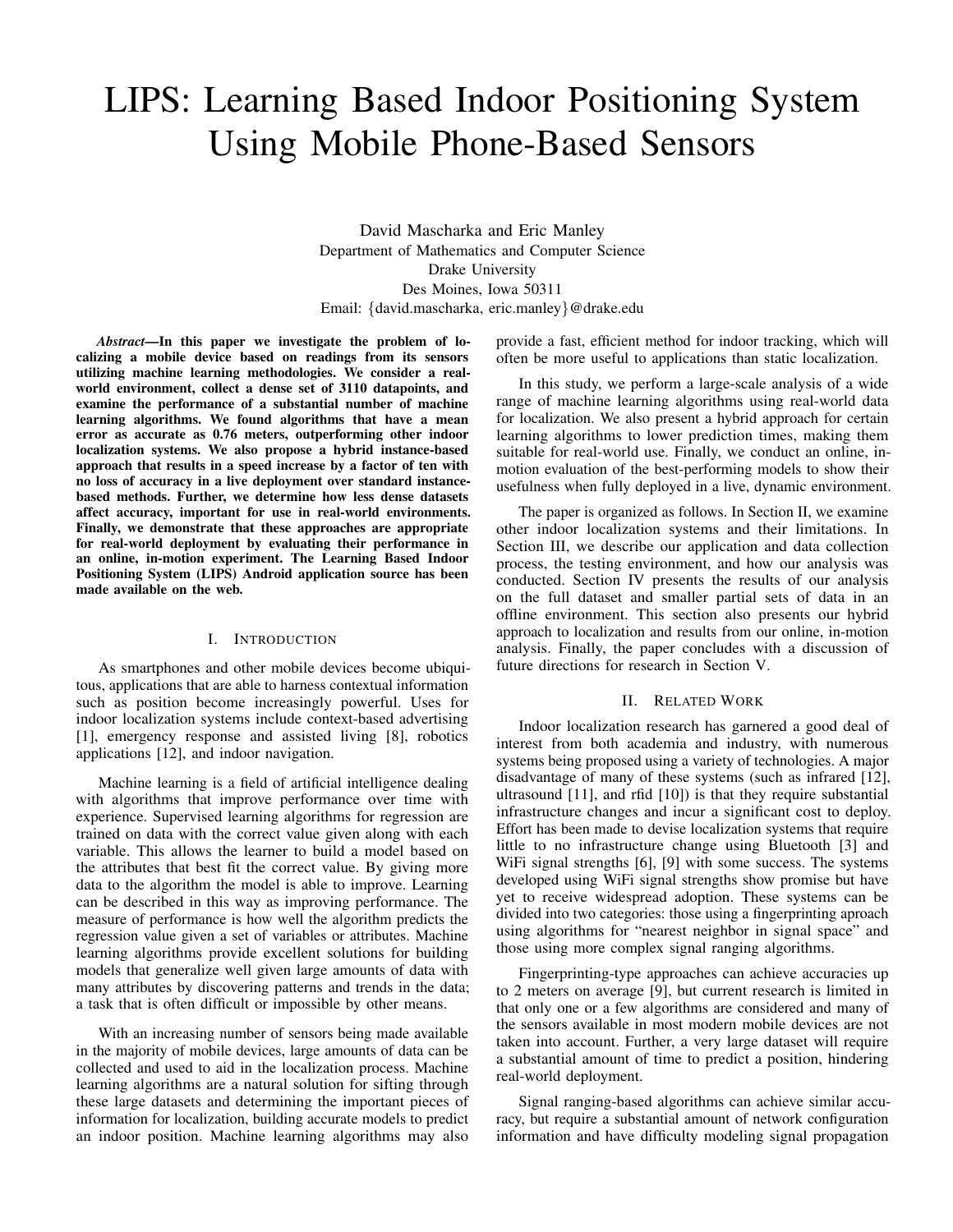through obstacles. A few attempts have been made to remove the requirement of knowledge about access points in range [6] by using sniffer devices and a centralized localization server. The downside is that localization cannot be performed on the device itself. Additionally, these models are only able to take into account signal strengths, missing other variables that fingerprinting can handle.

In this paper, we expand on the fingerprinting approach by exploring a variety of machine learning algorithms using WiFi signal strengths and other embedded sensors. The model built for an algorithm can be easily implemented as part of an application and installed for localization on the device itself.

## III. METHODOLOGY

The localization process consists of two distinct phases: data collection and analysis. Before collecting our dataset, some preprocessing was necessary to determine which WiFi base station IDs to store. In an initial scan of the various signals received throughout the building, we detected a few portable hotspots likely from people in the building tethering their devices, which were excluded from data collection.

#### *A. Android Application*

We developed an Android application called LIPS (Learning Based Indoor Positioning System) which can be used for both data collection and live deployment, and we released it under an open-source license available at github.com/davidmascharka/LIPS. The app allows a data collector to select which building they are in, allowing for collection of multiple datasets in multiple buildings. Each building has the WiFi access points that will be used listed in the application, and any access points received not in the chosen building's list will be ignored. The data collector can also select a room or building size and a grid is drawn of the proper size (optionally overlaid onto a map of the space) to allow the data collector to more easily indicate their position.

#### *B. Data Collection*

The data collection phase consists of moving about the building taking readings of the WiFi signal strengths and pulling data from the other sensors in the device. The data is associated with a user-provided location and written to a text file on the device, which can be pulled from the device later for analysis.

A single datapoint, in our study, consists of 172 attributes corresponding to values from each sensor on the device. We took into account a value from the light sensor, GPS/Network location data, signal strengths to 156 WiFi radios from 21 access points, and  $x$ ,  $y$ , and  $z$  values for the device accelerometer, magnetometer, rotation sensor, and orientation sensor. The number of WiFi signals to account for will vary depending on where the localization system will be deployed. While we recorded GPS/Network location data at each point, the accuracy was generally extremely low in our experiments. However, for areas near windows or doors, this may be useful to account for in predicting a position, which motivated us to record it.

In total, we collected 3110 datapoints in the Cowles Library at Drake University in a space about 62 meters wide by 39 meters long using a Motorola XT875. Collection of data involved initiating a scan of WiFi networks in range of the device to record up-to-date signal strengths. This and data from all the other sensors in the device were written to a text file with the data collector's position in the room, indicated by the data collector in the application itself. This process took an average of five seconds to complete on our device.

Measurements were taken in a grid based on 2 foot by 2 foot ceiling tiles in the building and all measurements are relative to the building. This is an arbitrary measure chosen for ease of use in our case and can be modified to fit any desired building layout. Latitude and longitude coordinates can be interpolated. The map of collected datapoints can be seen in Figure 2. The missing points are caused by obstacles. The left portion of the building contained stacks of books while the rest of the area consisted mostly of open space with tables and desks throughout. We chose to include the area with the stacks of books specifically because it represents a particularly challenging environment.

#### *C. Analysis*

In the preprocessing and offline analysis phase, various machine learning algorithms are trained and their errors measured. Some preprocessing of the data may be beneficial, depending on the algorithm.

The implementations of the algorithms used was provided by the Waikato Environment for Knowledge Analysis (WEKA) [7], developed at the University of Waikato. WEKA allows for easy selection of various algorithms and parameter options, which allowed us to test different parameters for each algorithm.

The final phase is an online analysis, in which the algorithms are tested in real-world conditions including with the user in motion, receiving new, unclassified data to process live. Live, in-motion testing is difficult to conduct with accuracy and to our knowledge has not been done to this extent for other similar indoor localization systems. To test our algorithms, we designed a route to walk through the building that would give a representative time series for someone actually traversing the building. While walking, new readings would be taken from the sensors whenever available and given to the algorithms to predict a position. The prediction was output along with a timestamp and written to a text file on the device. A timestamp was also recorded when the researcher reached each vertex of the path and changed directions. The vertex timestamps were used to calculate the researcher's actual position at each time of prediction by interpolating position between vertex timestamps.

#### IV. RESULTS

Because we were interested in performance not only in a static, offline analysis but in a real-world environment in motion, we split our analysis into two distinct phases: offline and online. The offline analysis section presents the performance of several algorithms in predicting a position. The online analysis section introduces our hybrid approach and shows its performance in live, in-motion testing.

## *A. Offline*

*1) Full Dataset:* We examined the performance of 20 wellknown machine learning algorithms and 87 different parameter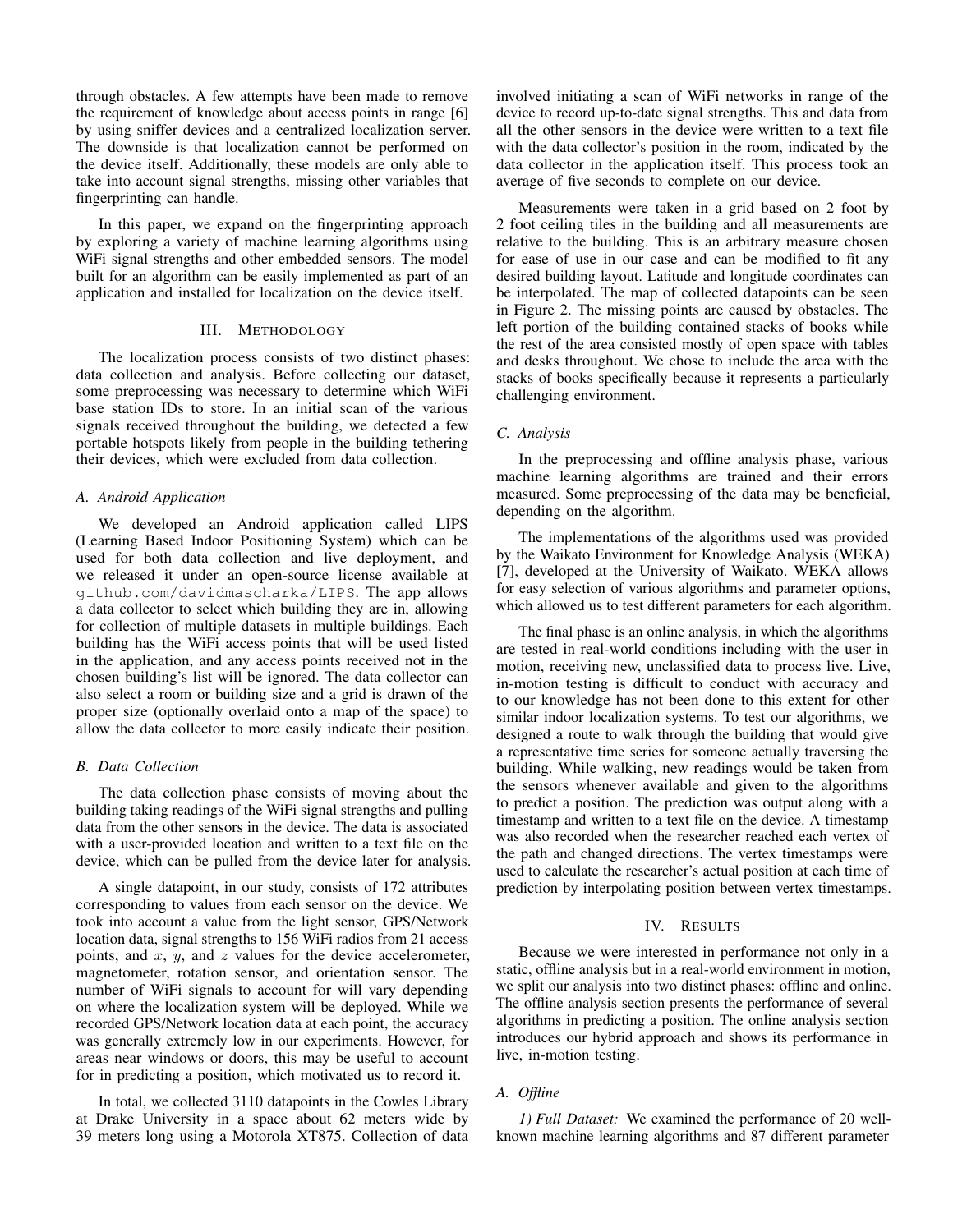| Algorithm                                                                                                                                 | Best Mean Error (m) |                  | Algorithm                | Best Mean Error (m) |                  |
|-------------------------------------------------------------------------------------------------------------------------------------------|---------------------|------------------|--------------------------|---------------------|------------------|
|                                                                                                                                           | $\boldsymbol{x}$    | $\boldsymbol{y}$ |                          | $\boldsymbol{x}$    | $\boldsymbol{y}$ |
| $K^*$ (12)                                                                                                                                | 1.134               | 0.762            | SMOReg (6)               | 2.043               | 2.010            |
| MultiScheme                                                                                                                               | 1.135               | 0.762            | <b>RandomTree</b>        | 2.150               | 1.950            |
| Voting                                                                                                                                    | 1.058               | 1.015            | MultilayerPerceptron (9) | 1.963               | 2.530            |
| $k$ -Nearest Neighbor (22)                                                                                                                | 1.417               | 1.227            | <b>DecisionTable</b>     | 2.595               | 1.964            |
| RBFRegressor (11)                                                                                                                         | 1.374               | 1.333            | RBFNetwork (3)           | 2.798               | 3.434            |
| RandomForest                                                                                                                              | 1.454               | 1.470            | LinearRegression         | 3.478               | 3.362            |
| M <sub>5</sub> P                                                                                                                          | 1.671               | 1.429            | LWL(6)                   | 5.199               | 4.159            |
| M5Rules                                                                                                                                   | 1.756               | 1.604            | DecisionStump            | 6.220               | 4.851            |
| REPTree                                                                                                                                   | 1.790               | 1.665            | SimpleLinearRegression   | 6.655               | 4.822            |
| MLPReg (6)                                                                                                                                | 1.821               | 2.143            | ZeroR                    | 20.100              | 7.249            |
| 3.0 <sub>1</sub><br>2.5<br>$\begin{bmatrix}\n\mathbf{2.0} \\ \mathbf{5.0} \\ \mathbf{5.1} \\ \mathbf{6.0} \\ \mathbf{7.0}\n\end{bmatrix}$ |                     |                  |                          |                     |                  |
|                                                                                                                                           |                     |                  |                          |                     |                  |

TABLE I. MEAN ERRORS OF EACH ALGORITHM IN THE  $x$  and  $y$ PREDICTIONS IN THE OFFLINE ANALYSIS.

Dataset Fig. 1. Performance of the best algorithms on each dataset in offline analysis.

settings on our dataset. All results were obtained using a tenfold cross-validation and verified with ten repetitions. Table I shows the table of results, giving the best mean error for each algorithm. The number in parentheses indicates how many parameter variations of the algorithm were trained.

The best-performing algorithm was the  $K^*$  algorithm [4], an instance-based approach that uses an entropy-based distance function, with mean errors of 1.13 and 0.76 meters for  $x$  and y position, respectively, for an absolute mean error of 1.36 meters. Another algorithm that performed well for both  $x$  and  $y$ classification is the RBFRegressor implementation [5], a radial basis function network trained in a fully supervised manner, with mean errors of 1.37 and 1.33 meters, respectively, resulting in an absolute mean error of 1.91 meters. When combining these algorithms using a voting scheme taking the average of both predictions, the  $x$  error is reduced to 1.05 meters, while the  $y$  error increases slightly from only using  $K^*$  to 1.01 meters.

*2) Partial Datasets:* We were also interested in how performance may deteriorate with less training data, which will be useful for faster and easier real-world deployment. We examined algorithm accuracy using one-half the full dataset and one-quarter the full dataset, with both sets of data in a grid pattern like the full dataset. Table II shows the results of each analysis. A comparison of the four most accurate algorithms over each dataset can be seen in Figure 1.

The error using half the original dataset results in slightly increased accuracy for most of the tested algorithms. The K\* error is reduced to  $0.563$  meters in x prediction and  $0.395$ meters in  $y$  prediction, resulting in an absolute error of  $0.763$ meters. The RBF algorithm's error is also slightly reduced to 1.113 meters and 1.053 meters for  $x$  and  $y$  prediction respectively, which gives an absolute error of 1.532 meters. This slight reduction leads us to believe that the full dataset may have a density that results in overfitting and too little variation between sets of readings. It may also be the case that the RBF model performs better using half the data because the network built on the full set was too small to completely capture the complexity of the data.

The errors when using only one quarter of the original

| TABLE II. | MEAN ERRORS IN $x$ and $y$ position for partial data            |
|-----------|-----------------------------------------------------------------|
|           | WITH DIFFERENCES FROM THE FULL SET. BETTER PERFORMANCE          |
|           | COMPARED WITH THE FULL DATASET IS INDICATED BY GREEN WITH WORSE |
|           | PERFORMANCE IN RED.                                             |

| Algorithm              | Mean $x$ Error $(m)$ |         | Mean $y$ Error $(m)$ |         | Difference (m) $x/y$ |                  |
|------------------------|----------------------|---------|----------------------|---------|----------------------|------------------|
|                        | Half                 | Quarter | Half                 | Quarter | Half                 | Quarter          |
| $K^*$                  | 0.563                | 1.077   | 0.395                | 0.831   | $-0.572/-0.368$      | $-0.058/+0.068$  |
| $k$ -Nearest Neighbor  | 0.695                | 1.396   | 0.841                | 1.475   | $-0.723/-0.387$      | $-0.022/+0.247$  |
| RBFRegressor           | 1.113                | 1.561   | 1.053                | 1.511   | $-0.26/-0.280$       | $+0.187/+0.178$  |
| RandomForest           | 1.146                | 1.567   | 1.194                | 1.622   | $-0.308/-0.277$      | $+0.113/+0.151$  |
| M <sub>5</sub> P       | 1.450                | 1.823   | 1.603                | 2.030   | $-0.221/+0.173$      | $+0.152/+0.600$  |
| M5Rules                | 1.597                | 2.067   | 1.847                | 2.118   | $-0.159/+0.242$      | $+0.311/+0.513$  |
| <b>REPTree</b>         | 1.707                | 2.249   | 1.768                | 2.048   | $-0.084/+0.102$      | $+0.458/+0.382$  |
| SMOReg                 | 1.250                | 2.073   | 1.268                | 2.067   | $-0.794/-0.742$      | $+0.029/+0.057$  |
| <b>RandomTree</b>      | 1.292                | 2.085   | 1.195                | 2.115   | $-0.858/-0.755$      | $-0.065/+0.165$  |
| MultilayerPerceptron   | 1.743                | 2.524   | 2.176                | 3.097   | $-0.221/-0.355$      | $+0.560/+0.566$  |
| <b>DecisionTable</b>   | 2.707                | 2.743   | 2.560                | 2.975   | $+0.112/+0.596$      | $+0.148/+1.011$  |
| <b>RBFNetwork</b>      | 2.859                | 2.932   | 2.877                | 3.158   | $+0.615/-0.558$      | $+0.133/-0.277$  |
| LinearRegression       | 3.414                | 3.456   | 3.426                | 3.463   | $-0.064/+0.063$      | $-0.022/+0.100$  |
| LWL.                   | 5.157                | 5.395   | 5.456                | 5.139   | $+0.317/1.297$       | $+0.195/+0.980$  |
| DecisionStump          | 6.242                | 6.248   | 6.267                | 6.279   | $+0.021/+1.415$      | $+0.027/+1.427$  |
| SimpleLinearRegression | 6.651                | 6.626   | 6.651                | 6.632   | $+0.094/+1.829$      | $-0.030/+1.810$  |
| <b>ZeroR</b>           | 20.092               | 20.092  | 20.086               | 20.086  | $-0.0085/+12.837$    | $-0.015/+12.841$ |

dataset increased slightly on average, up to almost half a meter. This indicates the optimal density of data for our algorithms is closer to one reading every 1.5 meters.

#### *B. Online*

In the online phase we saved the models for the two bestperforming algorithms on the full dataset to test. In total we collected 27 sets of test results for K\* and 20 for the RBF model. The bulk of these results were collected several months after our initial data collection, indicating some stability of the original data and algorithms.

In a live setting, the difference in how these two algorithms work is very important. As K\* is instance-based, it compares each new datapoint to every classified point in the dataset. In contrast, the RBF algorithm learns weights for each of the 172 attributes in the data and must only multiply these weights by the attribute values of a new datapoint, then add these together to predict a position. This is a much faster operation than the entropy calculation for each of the 3110 points in the dataset and makes a substantial difference in a live environment. Initially, K\* took 30 to 45 seconds to calculate a position; much too long for real-world applications. In contrast, the RBF model predicts a location almost instantly.

*1) Proposed Hybrid Approach:* To solve the time problem for K\* we decided to break our full dataset into smaller partitions and trained K\* classifiers on each partition. Our partitioning can be seen in Figure 2. To determine which partition of the building the user was in, and thus which  $K^*$ classifier to use to calculate the user's position, we again looked at machine learning methods, settling on a random forest model [2] which achieved over 96% accuracy in a tenfold crossvalidation. This reduced the number of comparisons from 3110 to about 400 to 500 and substantially increased the speed from 30-45 seconds to 3 seconds: fast enough to be useful in a real-world setting. A hybrid approach such as this may also speed up other instance-based localization systems.

*2) Online, Static Results:* We were interested first in how the algorithms would perform with a user standing still at a point in the building. K\* achieved accuracies within three meters at every point, with most predictions within one meter of the user's actual position. The RBF regression algorithm performed similarly in a static online test.